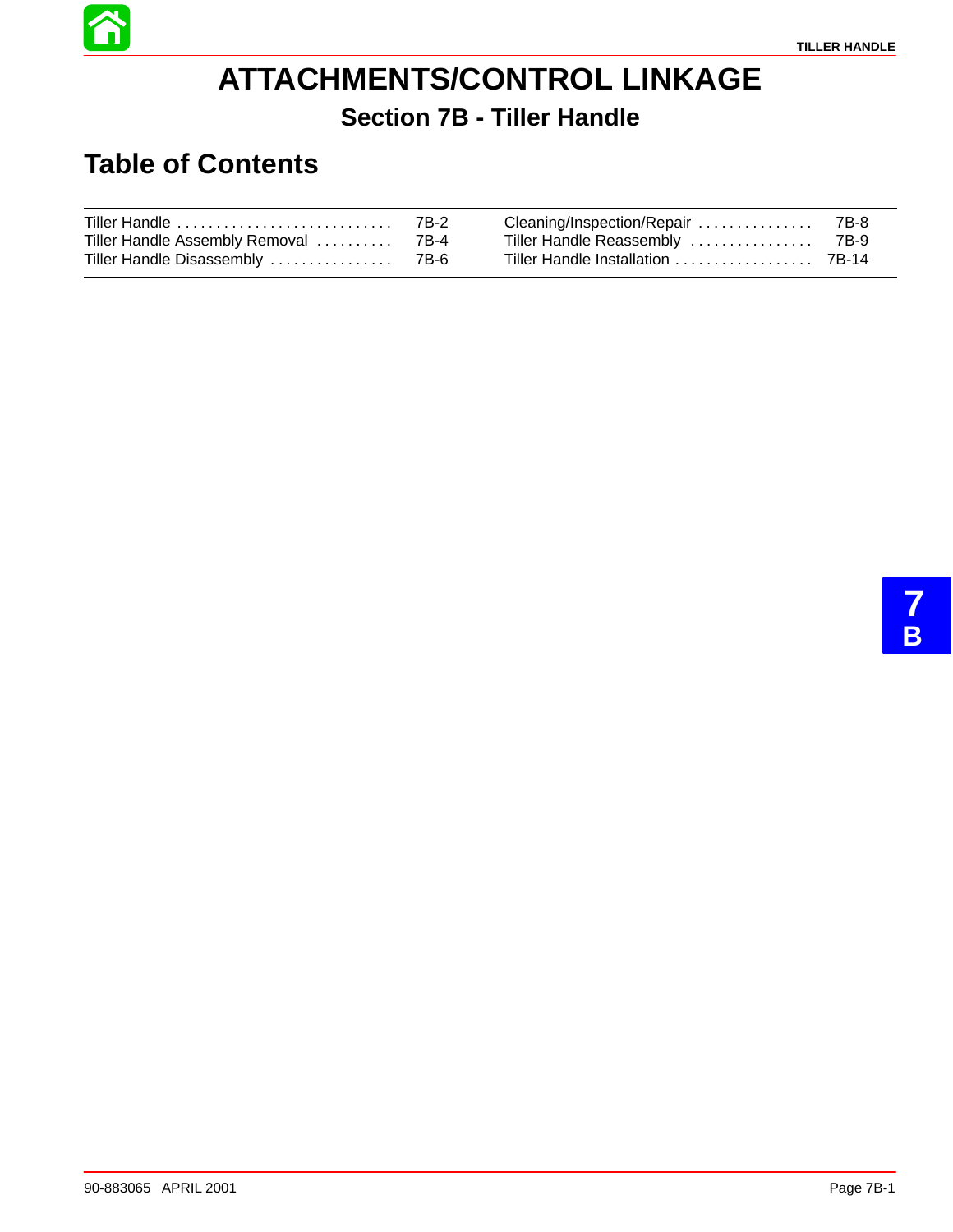

# **TILLER HANDLE**

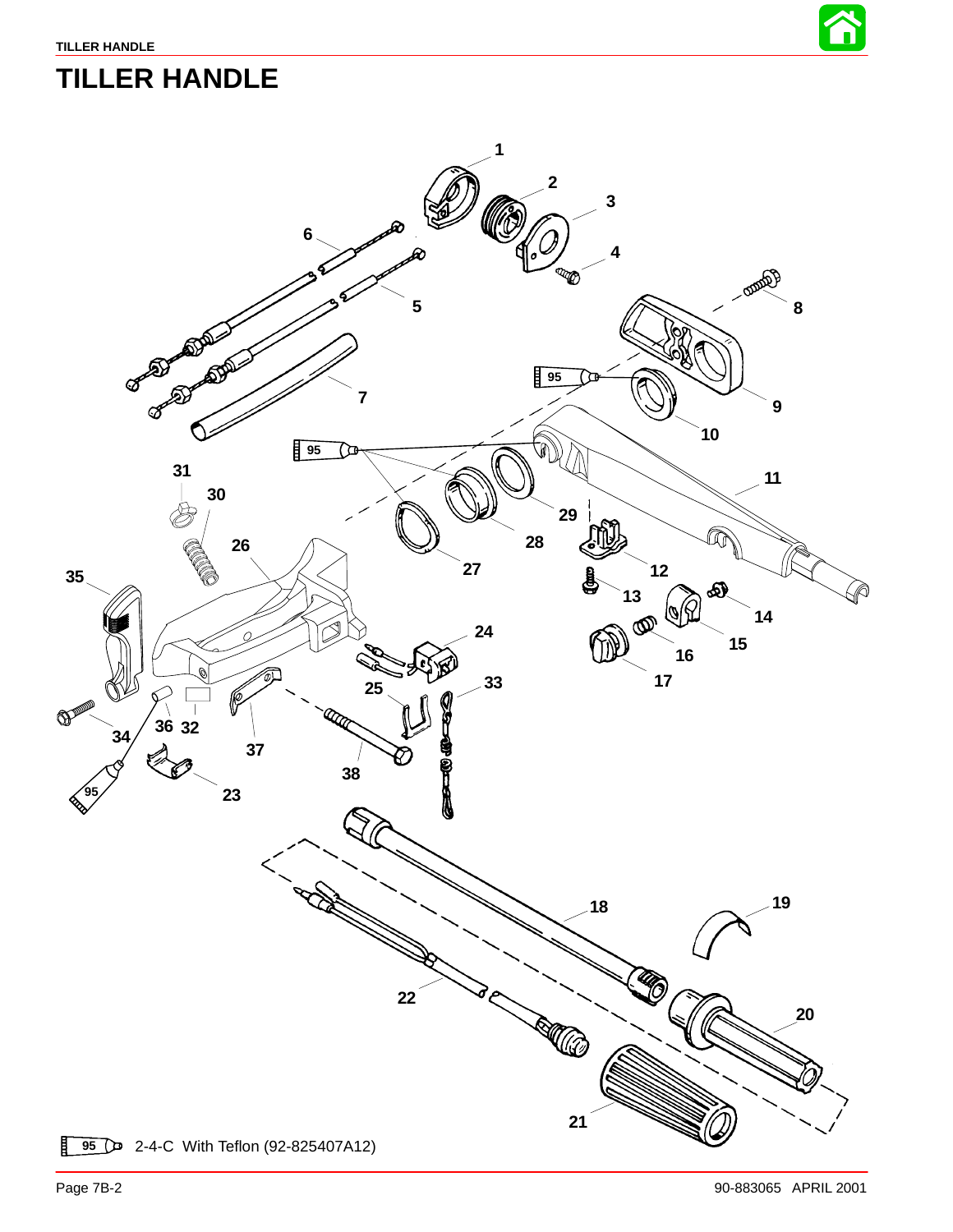

# **TILLER HANDLE**

|                 |                |                                      | <b>TORQUE</b> |       |      |
|-----------------|----------------|--------------------------------------|---------------|-------|------|
| REF.<br>NO.     | QTY.           | <b>DESCRIPTION</b>                   | Ib-in         | Ib-ft | Nm.  |
| 1               | $\mathbf{1}$   | <b>COVER KIT</b>                     |               |       |      |
| $\overline{2}$  | $\mathbf{1}$   | <b>PULLEY</b>                        |               |       |      |
| $\overline{3}$  | $\mathbf{1}$   | <b>CASE</b>                          |               |       |      |
| 4               | $\mathbf 1$    | SCREW (10-16 x 1/2 IN. Self Tapping) | 20            |       | 2.3  |
| 5               | $\mathbf 1$    | THROTTLE CABLE (30-1/2 IN.)          |               |       |      |
| 6               | $\mathbf{1}$   | THROTTLE CABLE (41-1/2 IN.)          |               |       |      |
| $\overline{7}$  | $\mathbf{1}$   | <b>SLEEVE</b>                        |               |       |      |
| 8               | $\overline{2}$ | <b>SCREW (M8 x 25)</b>               | 135           |       | 15.3 |
| 9               | $\mathbf{1}$   | <b>COVER</b>                         |               |       |      |
| 10              | $\mathbf{1}$   | <b>BUSHING</b>                       |               |       |      |
| $\overline{11}$ | $\overline{1}$ | <b>ARM-Steering Handle</b>           |               |       |      |
| 12              | $\mathbf{1}$   | <b>RETAINER</b>                      |               |       |      |
| 13              | $\mathbf{1}$   | <b>SCREW (M5 x 16)</b>               | 35            |       | 3.9  |
| 14              | $\mathbf{1}$   | SCREW (M6 x 25)                      |               |       |      |
| 15              | $\mathbf{1}$   | LOCK-Throttle                        |               |       |      |
| $\overline{16}$ | $\mathbf{1}$   | <b>SPRING</b>                        |               |       |      |
| 17              | $\mathbf{1}$   | <b>KNOB-Throttle</b>                 |               |       |      |
| $\overline{18}$ | $\mathbf{1}$   | <b>TILLER TUBE</b>                   |               |       |      |
| 19              | $\mathbf 1$    | <b>DECAL</b>                         |               |       |      |
| 20              | $\mathbf{1}$   | HANDLE-Throttle                      |               |       |      |
| $\overline{21}$ | $\mathbf{1}$   | <b>GRIP</b>                          |               |       |      |
| 22              | $\mathbf{1}$   | <b>SWITCH (STOP)</b>                 |               |       |      |
| 23              | $\overline{2}$ | <b>CLIP</b>                          |               |       |      |
| 24              | $\mathbf{1}$   | <b>SWITCH (STOP)</b>                 |               |       |      |
| $\overline{25}$ | $\mathbf{1}$   | <b>RETAINER</b>                      |               |       |      |
| 26              | $\mathbf{1}$   | <b>BRACKET-Tiller</b>                |               |       |      |
| 27              | $\mathbf{1}$   | <b>WAVE WASHER</b>                   |               |       |      |
| 28              | $\mathbf{1}$   | <b>BUSHING</b>                       |               |       |      |
| 29              | 1              | <b>WASHER</b>                        |               |       |      |
| 30              | $\mathbf 1$    | <b>CONDUIT</b>                       |               |       |      |
| $\overline{31}$ | $\overline{1}$ | <b>CABLE TIE</b>                     |               |       |      |
| 32              | $\mathbf{1}$   | DECAL-Shift (F-N-R)                  |               |       |      |
| 33              | $\mathbf{1}$   | <b>LANYARD SWITCH</b>                |               |       |      |
| 34              | $\mathbf{1}$   | <b>SCREW (M8 x 35)</b>               | 100           |       | 11.3 |
| 35              | $\mathbf{1}$   | <b>SHIFT HANDLE</b>                  |               |       |      |
| 36              | $\overline{1}$ | <b>BUSHING</b>                       |               |       |      |
| 37              | $\mathbf{1}$   | <b>TAB WASHER</b>                    |               |       |      |
| $\overline{38}$ | $\overline{2}$ | <b>SCREW (M10 x 90)</b>              |               | 35    | 47.5 |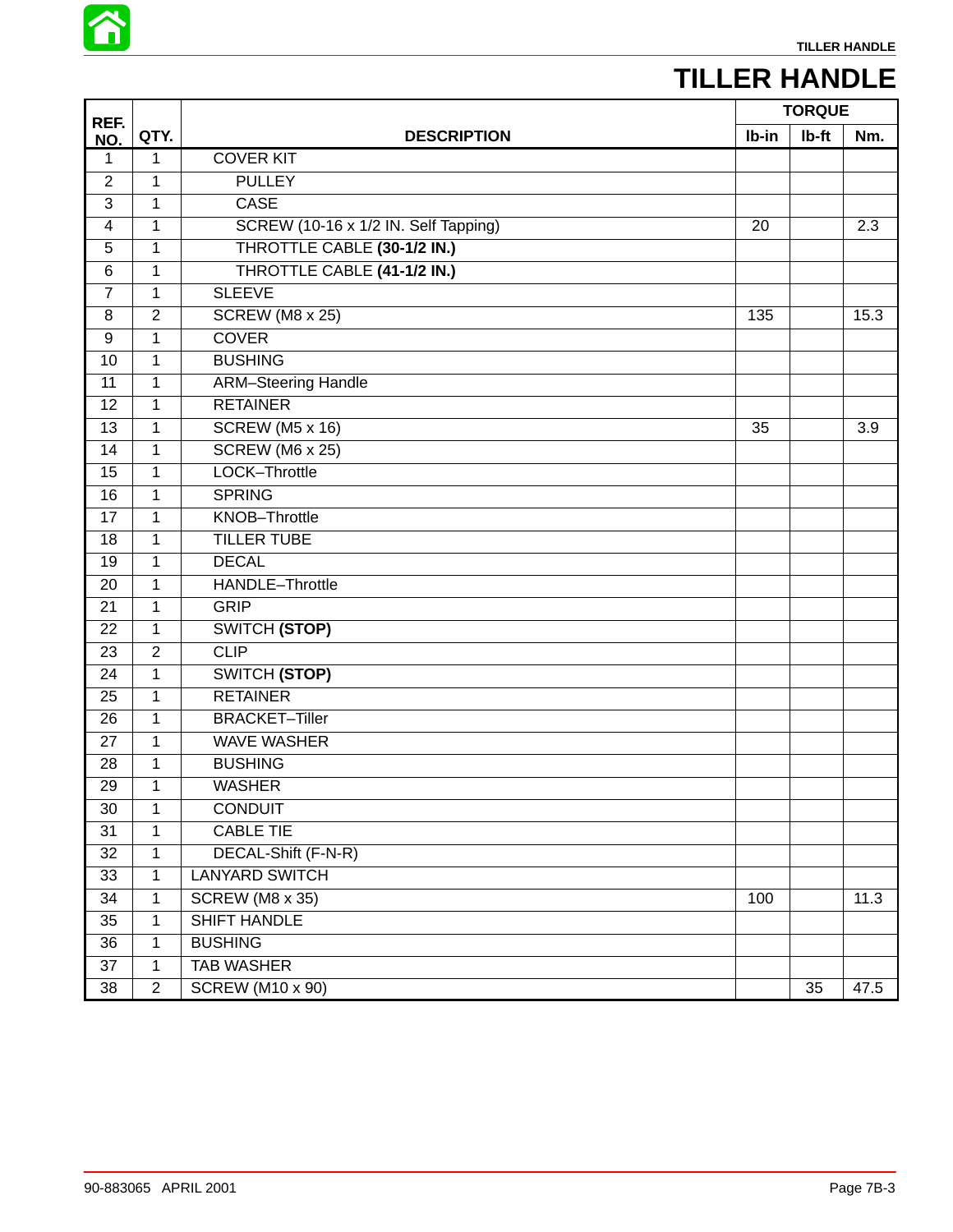

# <span id="page-3-0"></span>**Tiller Handle Assembly Removal**

1. Remove lower cowl.



- **b -** Screw-M6x60
- 2. Remove shift handle.



- **a -** Shift Handle
- **b -** Bushing
- **c -** Screw-M8x35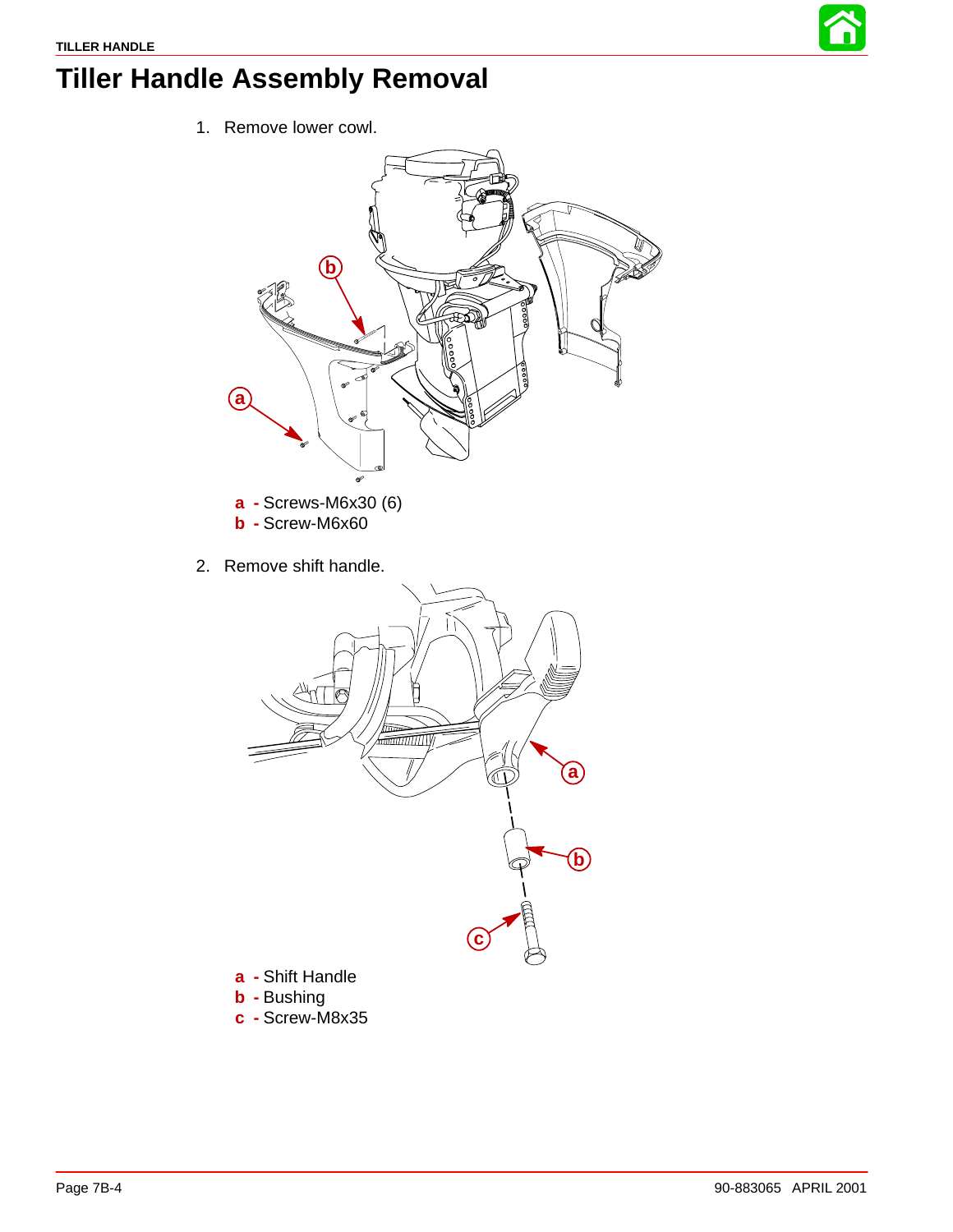58829

3. Loosen the jam nuts and disconnect the throttle cables from the throttle lever.



- 4. Disconnect the tiller handle wiring.
- 5. Remove two screws (b) securing the tiller handle. Remove the tiller handle assembly from the outboard.

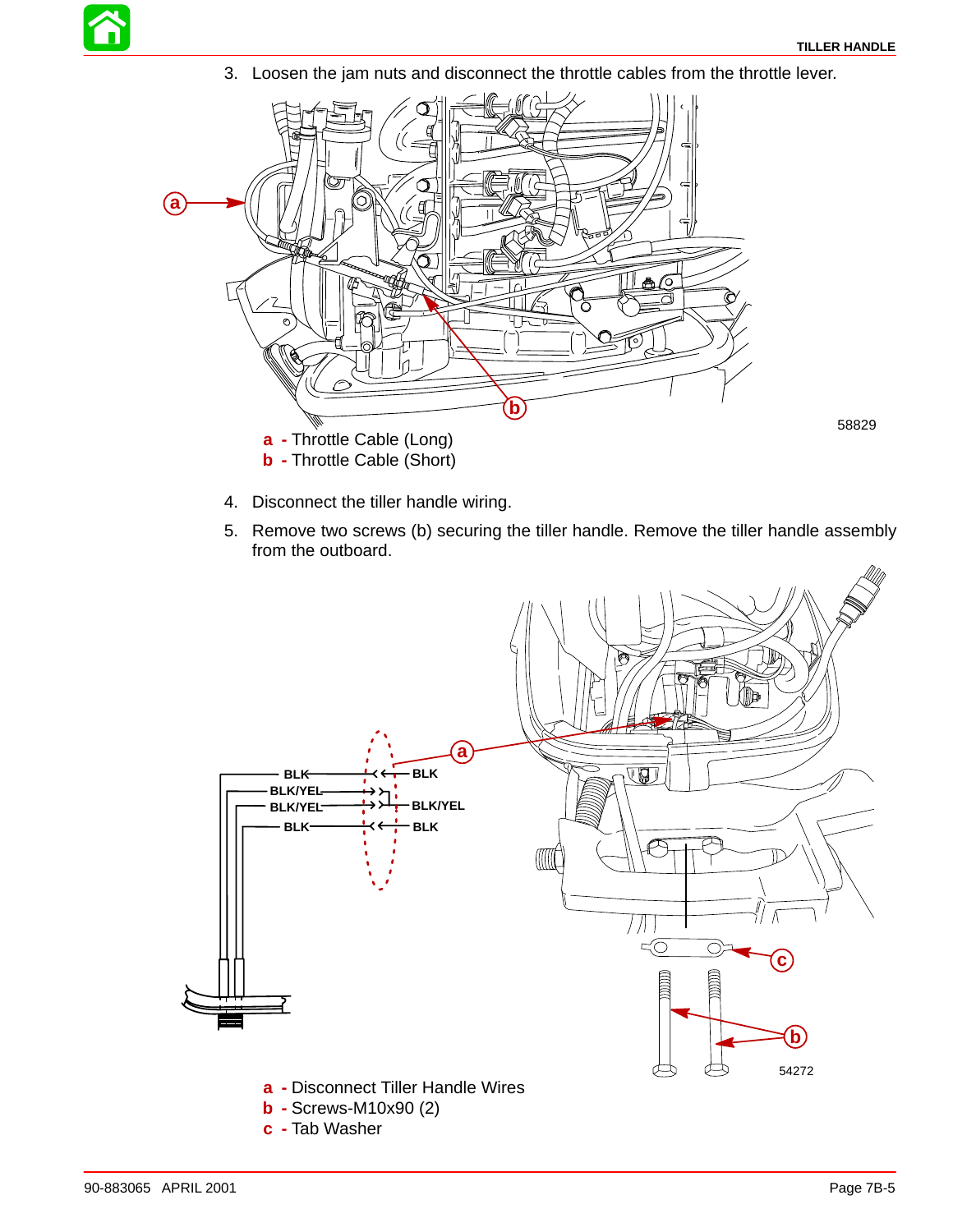

# **Tiller Handle Disassembly**

- 1. Pry the two clips out of the hand grip.
- 2. Remove the side cover.



3. Pull the tiller arm, along with the throttle cables and wiring, from the tiller bracket.

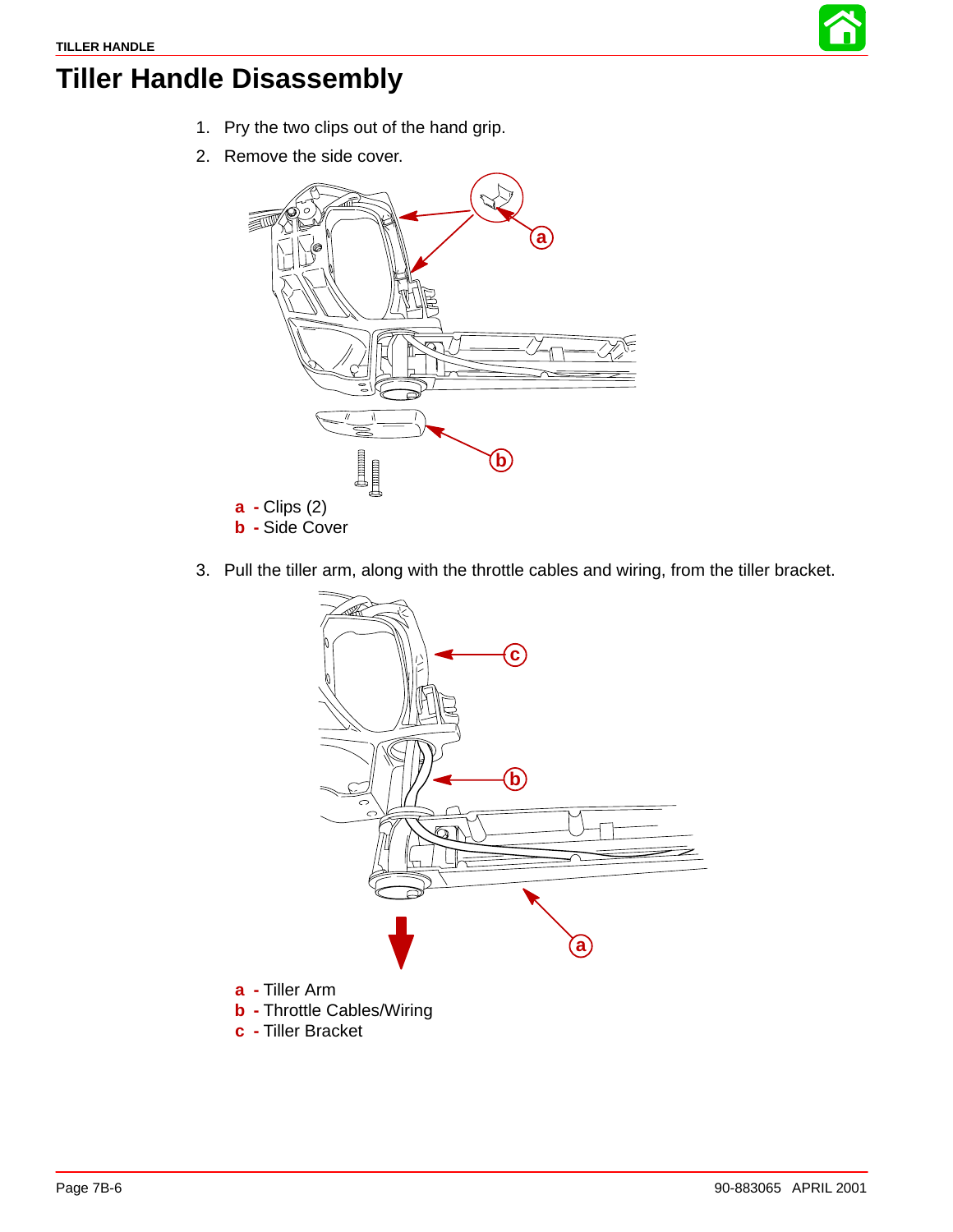- 4. Remove retainer and slide out the tiller tube assembly.
- 5. Remove the throttle friction knob assembly.



- **a -** Retainer
- **b** Throttle Friction Knob Assembly
- **c -** Tiller Tube Assembly
- 6. Use a flat tip screwdriver to pry/push the rubber grip off the handle.



7. Pull out the stop switch harness.



- **a -** Stop Switch Harness
- 8. Push the tiller tube out of the handle.

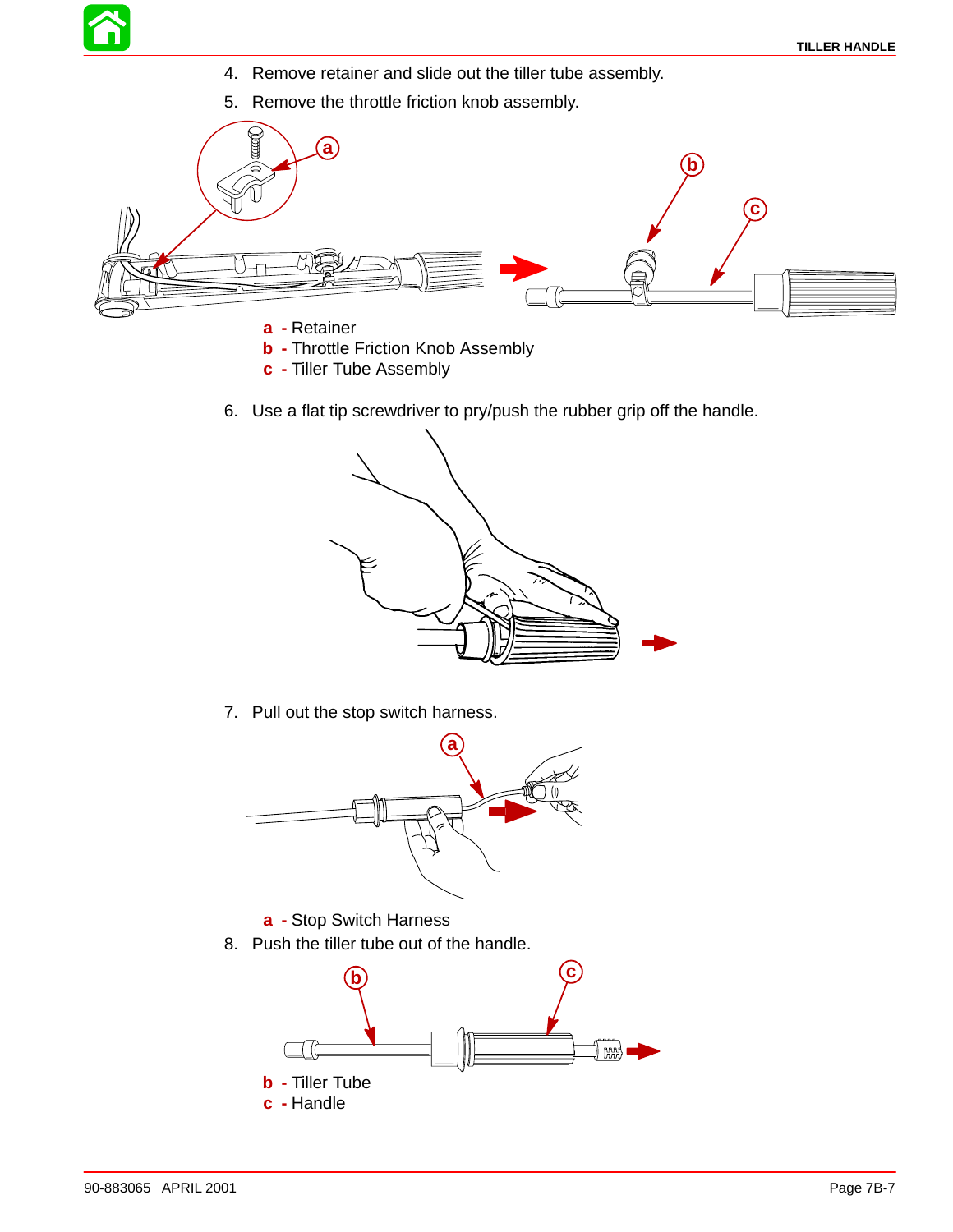



### **Cleaning/Inspection/Repair**

1. Inspect throttle cables for bending/damage and replace if necessary.



2. Inspect steering handle arm for cracks/damage and replace if necessary.

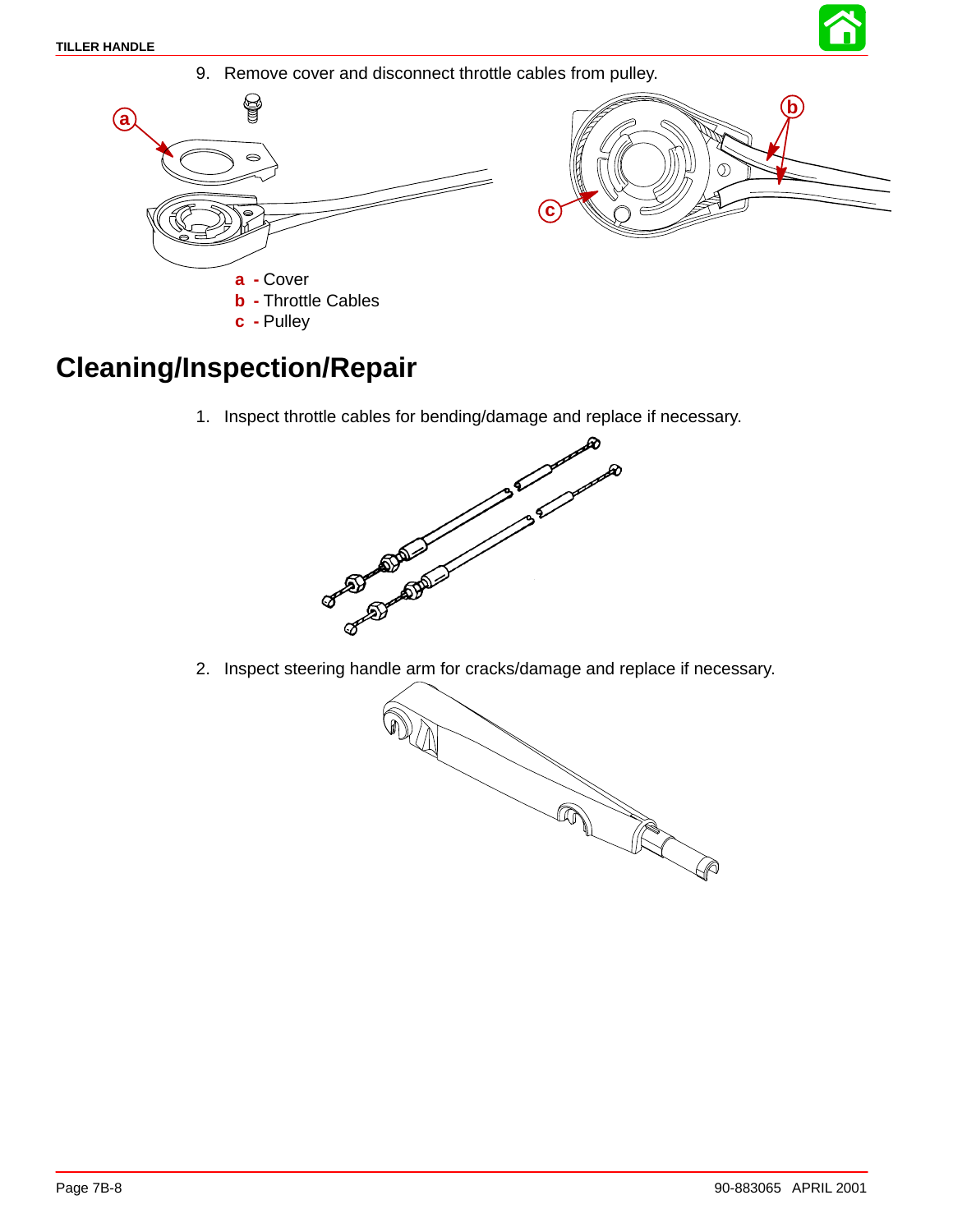### **Tiller Handle Reassembly**

1. Wrap cables around pulley as shown.



- **a -** Short Throttle Cable (30-1/2 in.) Place in Top Groove
- **b -** Long Throttle Cable (40-1/2 in.) Place in Bottom Groove
- **c -** Pulley
- 2. Place pulley and cables into case.
- 3. Install cover with screw.



| <b>Pulley Cover Screw Torque</b> |
|----------------------------------|
| 20 lb. in. (2.3 N·m)             |

- 4. Match tiller tube end with slots in the handle. Pull the tube end into the handle until it bottoms out.
- 5. Install the throttle friction knob components on tiller tube.

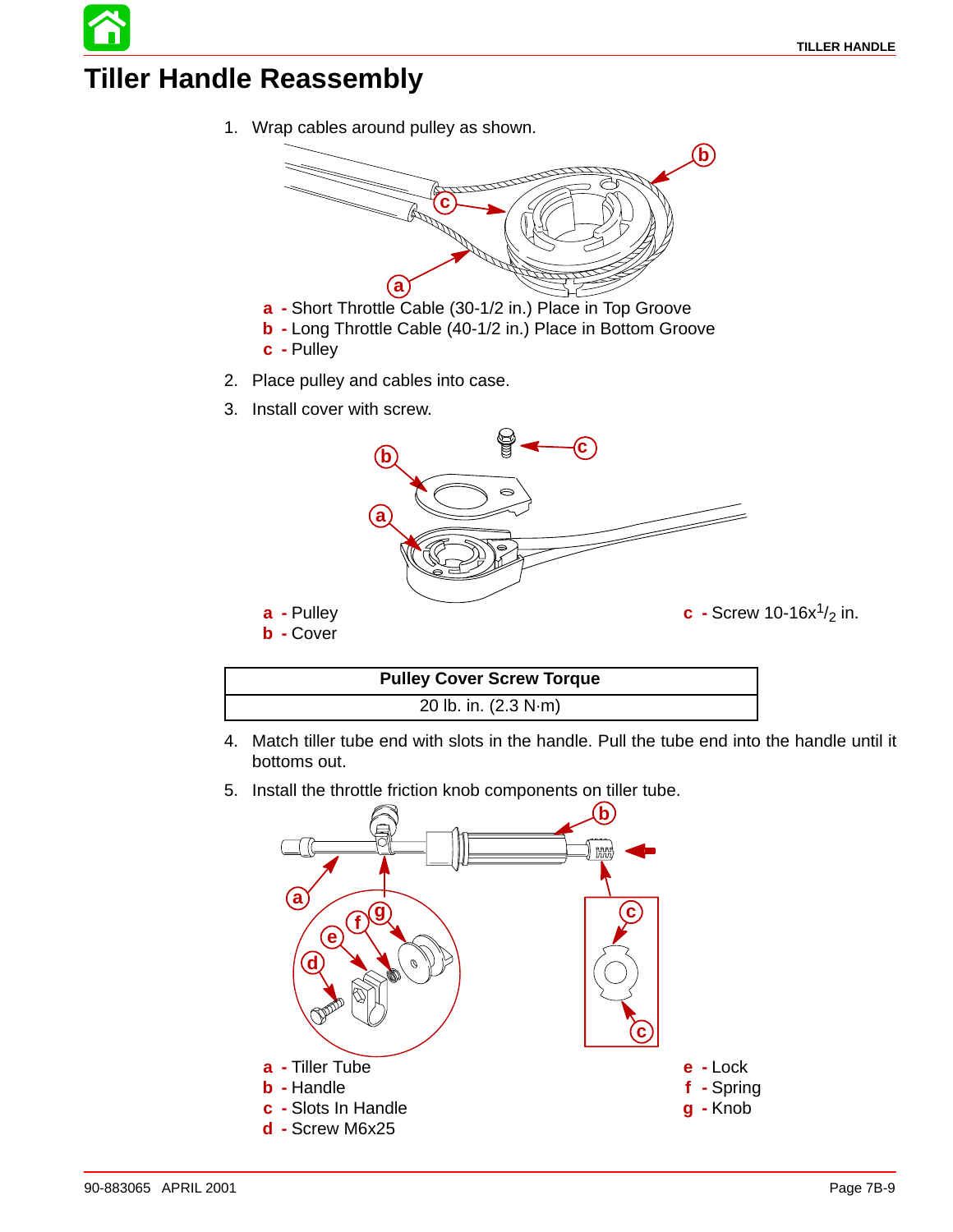6. Check to make sure tiller tube is recessed in the end of the handle 7/8 in. (22.2mm).



- **a -** 7/8 in. (22.2 mm)
- 7. Insert the engine stop switch harness through the tiller tube.



- **a -** Engine Stop Switch Harness
- 8. Place the stop switch into end on handle.



- **a -** Stop Switch
- 9. Align the grooves inside the rubber grip with the ridges on the handle. Push the rubber grip onto the handle.

**NOTE:** Applying a soap/water solution to the inside of the rubber grip will ease installation.

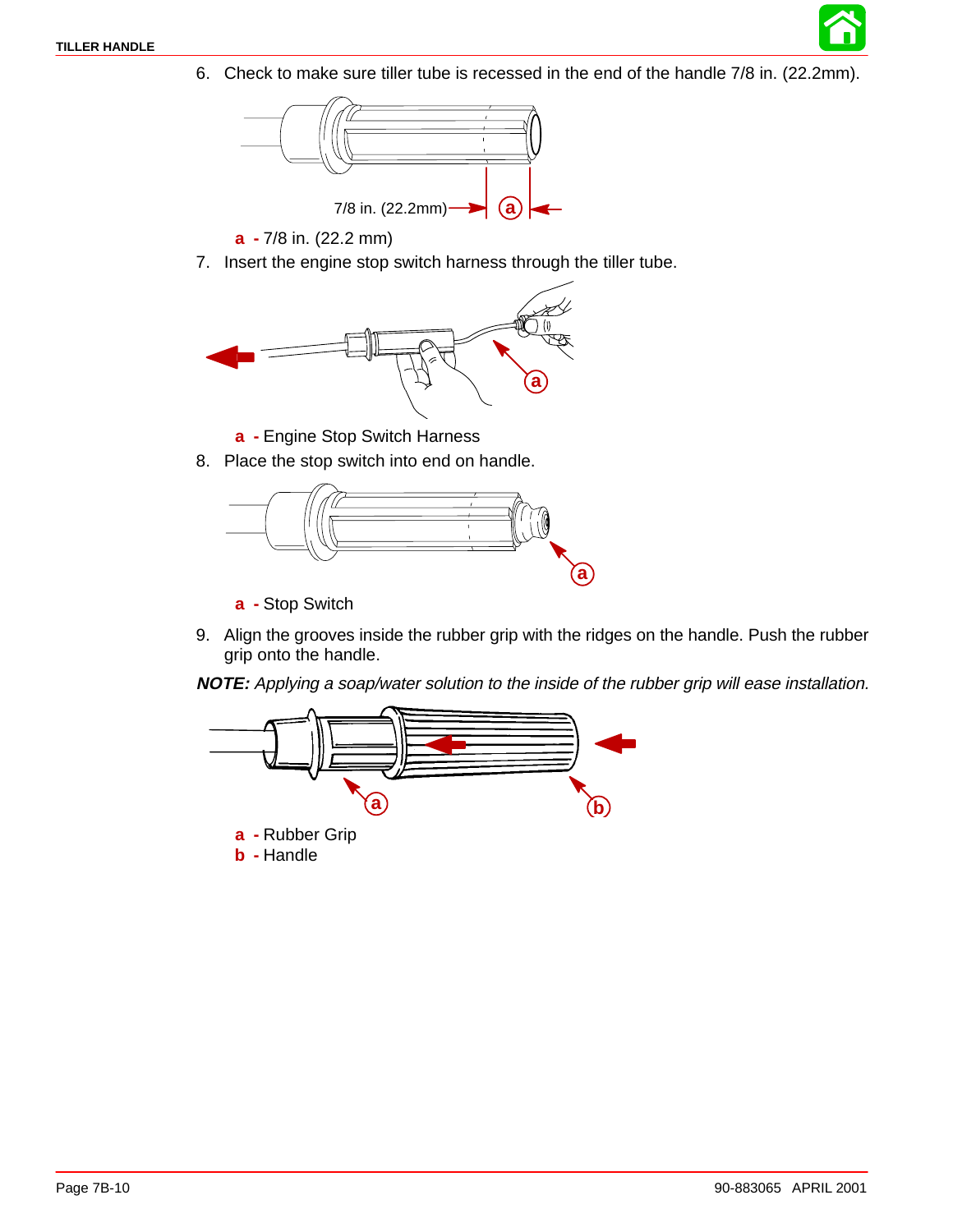

- 10. Place pulley assembly into arm.
- 11. Slide the tiller tube into the arm. Position the throttle friction knob into its slot.
- 12. Match the end of the tiller tube with the slots in the pulley assembly. Insert the tiller tube end into the pulley assembly.
- 13. Secure tiller tube with retainer.
- 14. Snap the engine start switch on the tiller tube.





15. Place bushing components on the arm mounts.

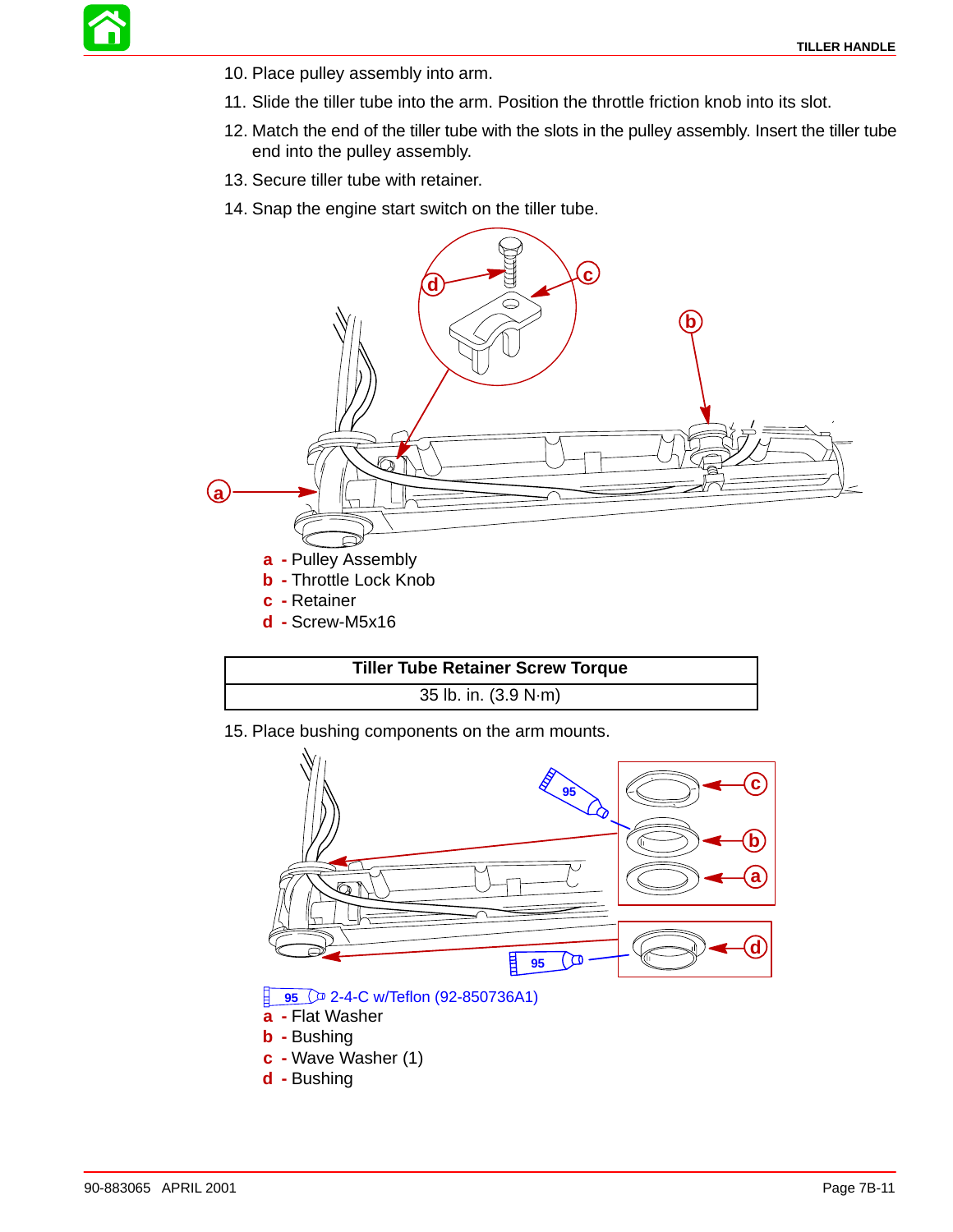



- **a -** Tiller Bracket
- 17. Push the arm into the tiller bracket. Secure the arm by installing the cover and screws. Tighten screws to specified torque.



| <b>Arm Cover Screw Torque</b> |  |  |
|-------------------------------|--|--|
| 135 lb. in. (15.3 N·m)        |  |  |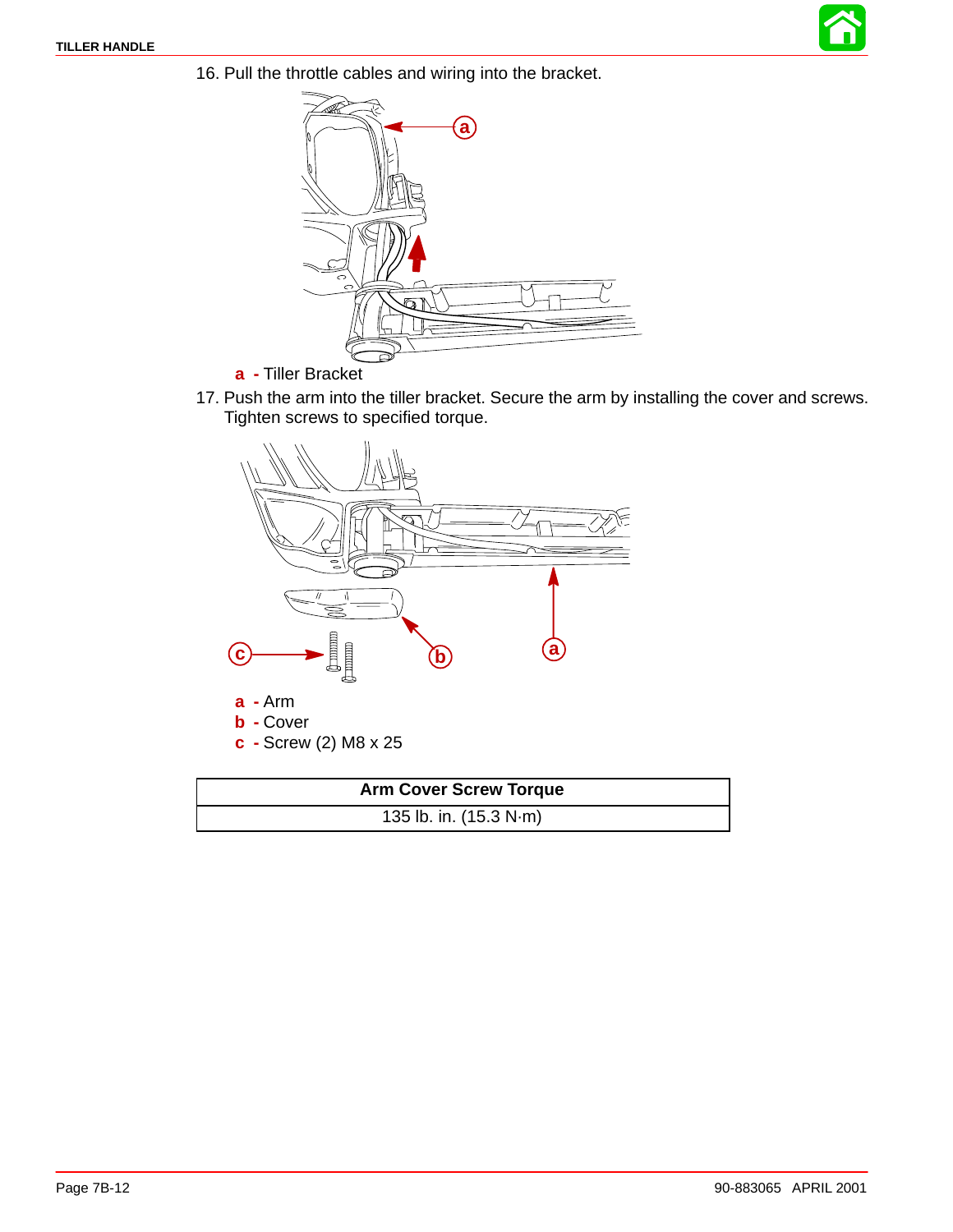

**Wiring passing through the hand grip opening must be protected from chaffing or being cut, by using the wiring conduit described in the following steps. Failure to protect wiring as described could result in electrical system failure.**

- 18. Place the throttle cables through the hand grip opening as shown.
- 19. Place all wiring inside the wiring conduit.
- 20. Route the wiring through the hand grip opening and position the wiring conduit inside the opening so that at least 1/2 in. (12.7mm) extends past each end of the opening.
- 21. Push the wiring and throttle cables down into the handle grip and hold in place with two clips.



- **a -** Hand Grip Opening
- **b -** Wiring Conduit (Place all Wiring Inside See CAUTION above)
- **c -** Wiring Conduit 1/2 in extending past opening
- **d -** Throttle Cables (Position toward outer side)
- **e -** Clips (2)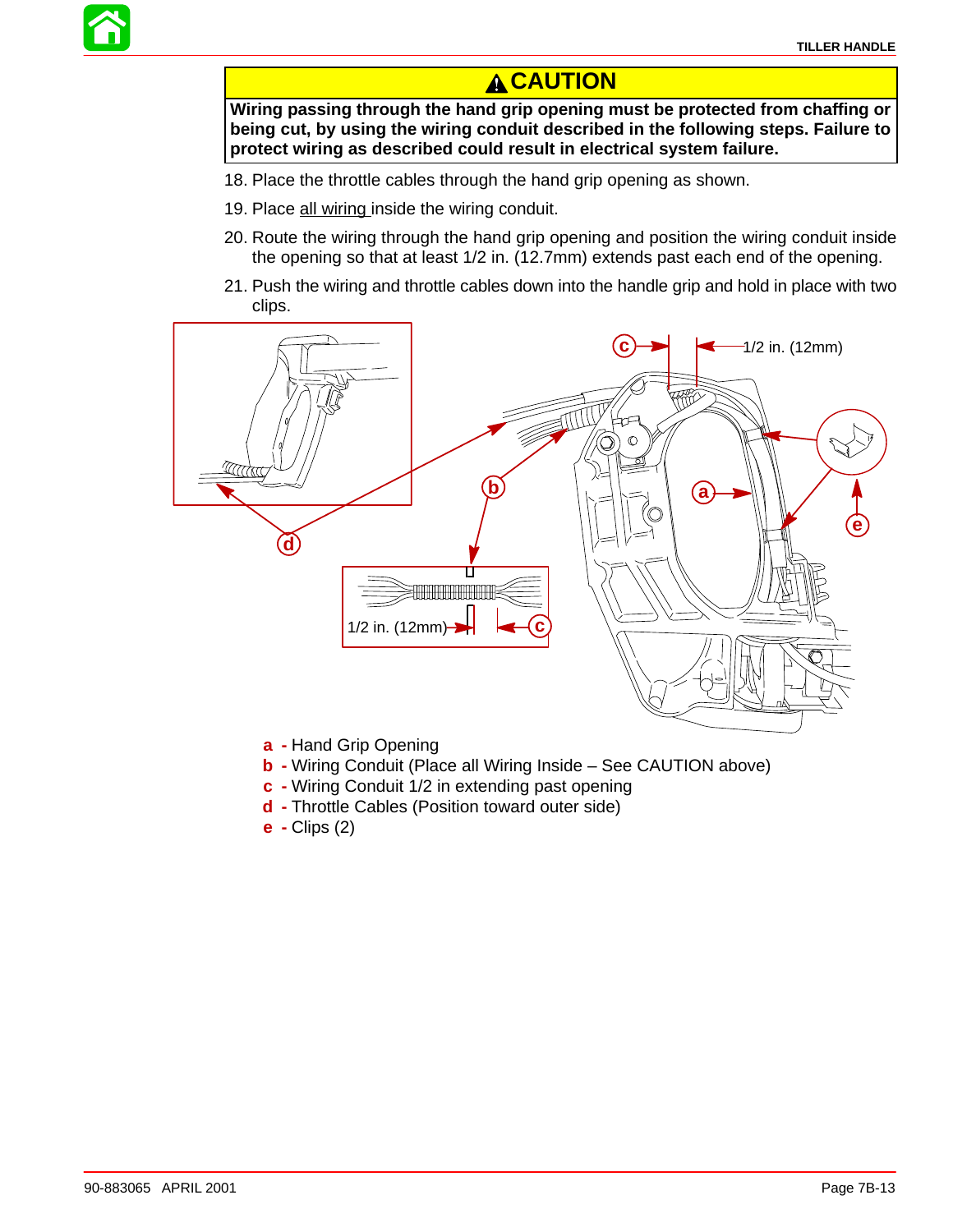

# **Tiller Handle Installation**

- 1. Install tiller handle, new tab washer, and screws. Tighten screws to specified torque.
- 2. Bend tabs onto flats of screws.



| <b>Tiller Handle Mounting Screw Torque</b> |  |
|--------------------------------------------|--|
| 35 lb. ft. (47.5 N·m)                      |  |

- 3. Connect wires as shown in wiring diagram (on next page).
- 4. Secure wires at connectors with cable tie as shown.



**a -** Cable Tie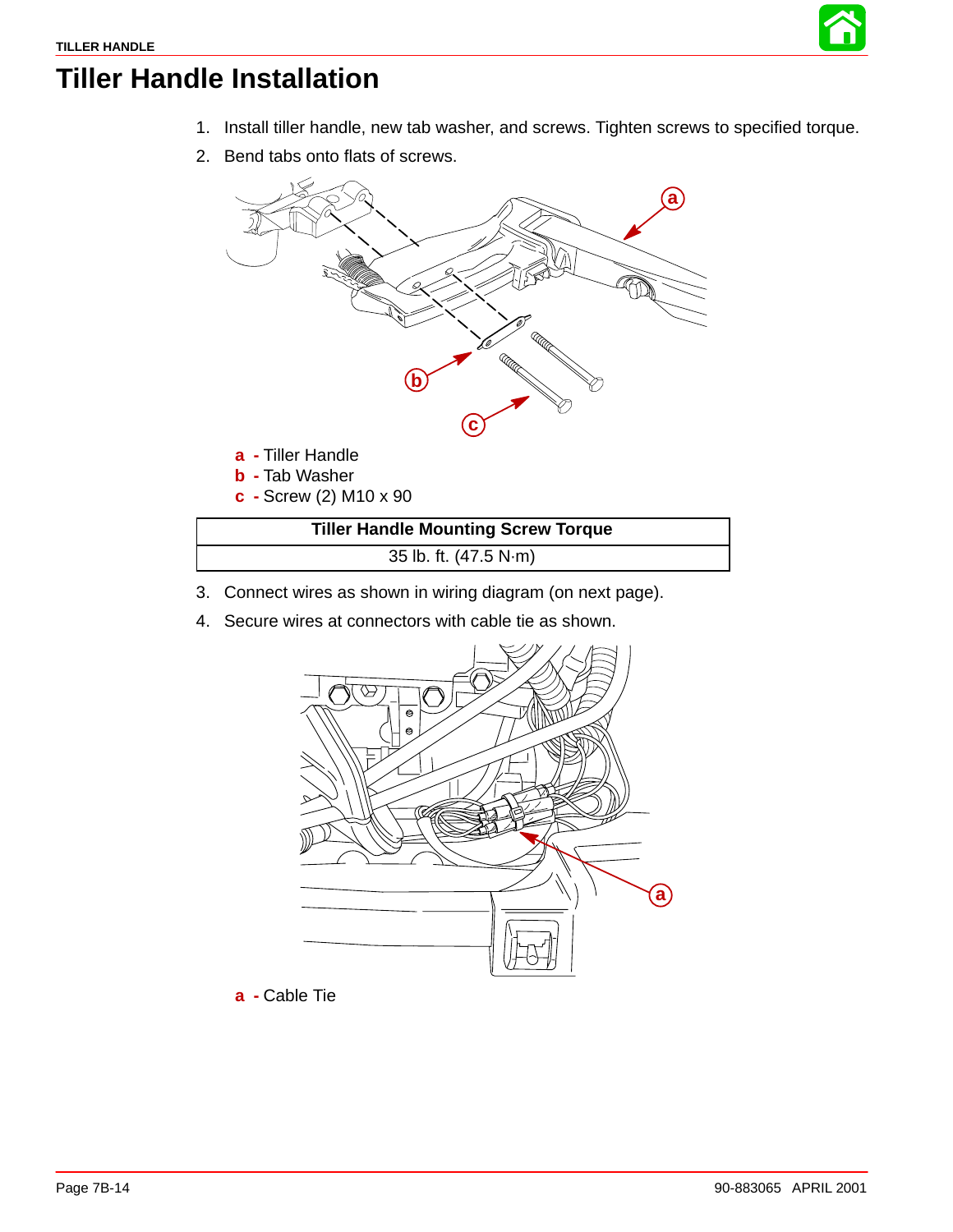

#### **ELECTRIC START TILLER HANDLE WIRING DIAGRAM-40/50/60 (4-STROKE)**



- **a -** Ground Harness below Starter Motor M6x16 screw
- **b -** Harness Extension
- **c -** Harness Connection
- **d -** Key Switch Assembly Transom Mount
- **e -** Key Switch
- **f -** Horn
- **g -** Lanyard Stop Switch
- **h -** Push Button Stop Switch
- **i -** Battery
- **j -** Starter Motor
- **k -** Voltage Regulator/Rectifier
- **l -** Start Solenoid
- **m -** Neutral Start Switch
- **n -** ECM
- **o -** In-line Diode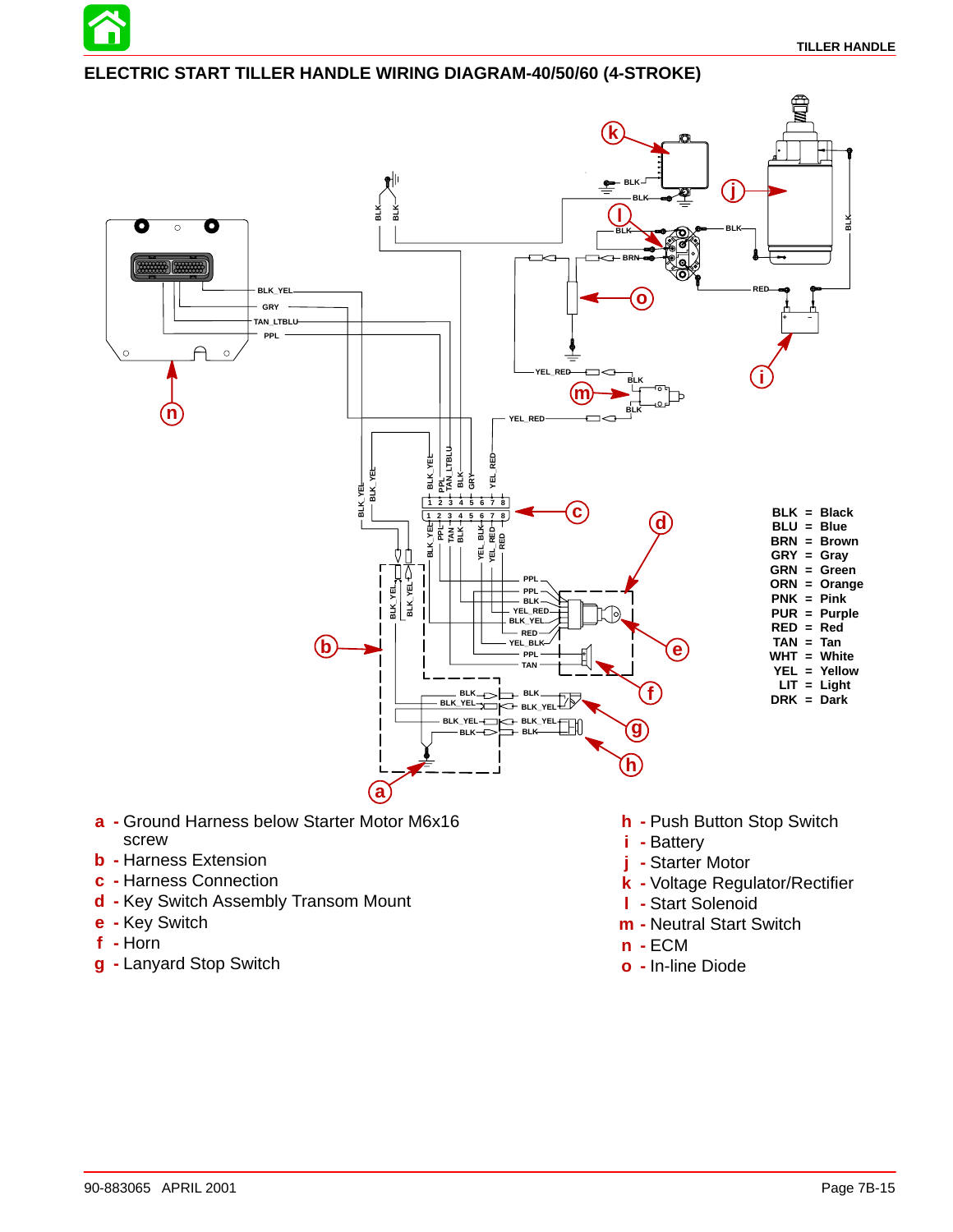

- 5. Rotate throttle grip to idle position.
- 6. Insert the anchor on the shorter throttle cable into the anchor slot on the throttle lever.
- 7. Secure cable in position by tightening jam nuts onto bracket (finger tighten only).
- 8. Insert anchor on remaining cable into the anchor slot on the throttle lever.
- 9. Secure cable in position by tightening jam nuts onto bracket (finger tighten only).



- **a -** Throttle Lever
- **b -** Anchor of Shorter Throttle Cable
- **c -** Jam Nut
- **d -** Anchor of Longer Throttle Cable
- **e -** Jam Nut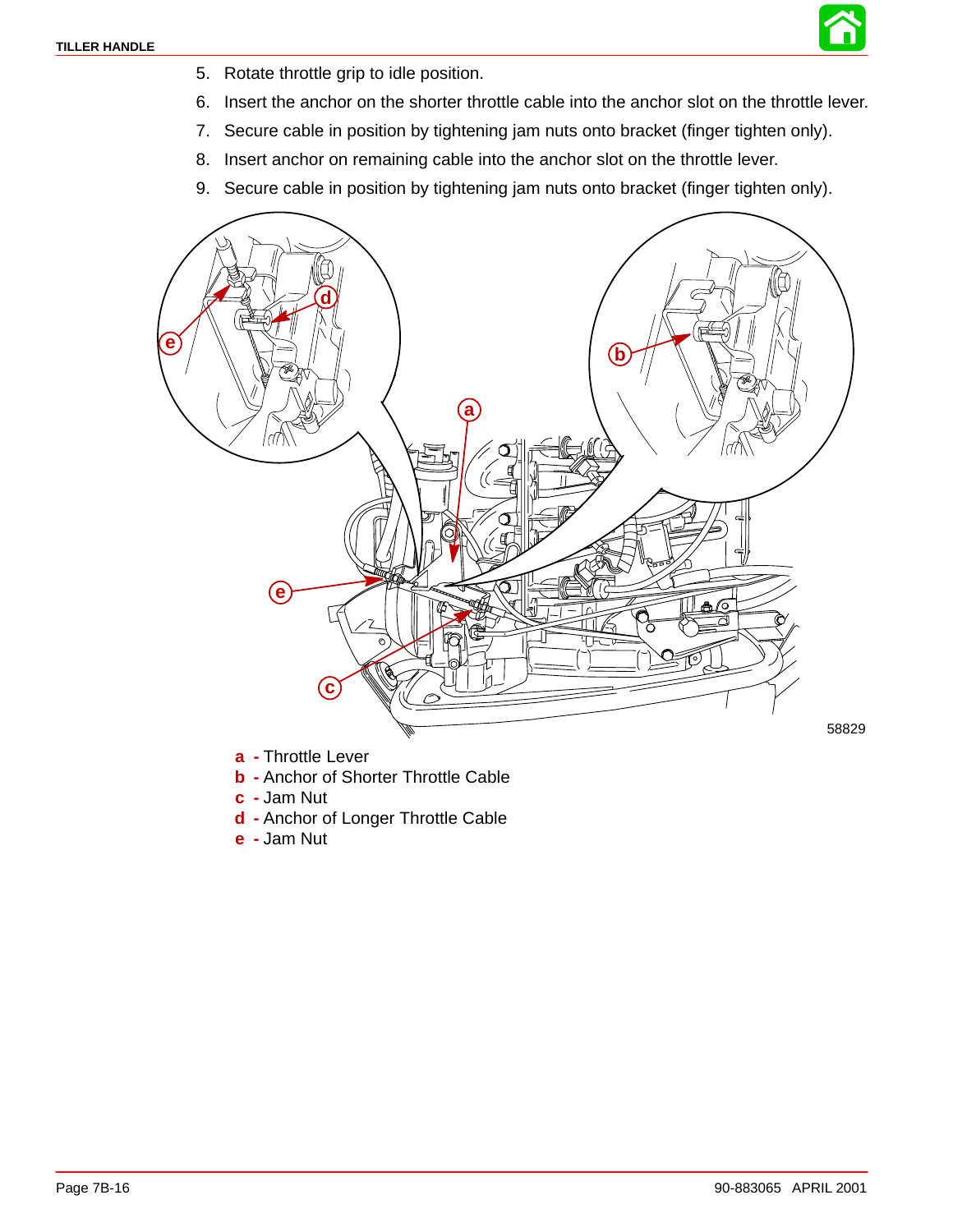10. Rotate throttle grip to the wide open throttle position. The throttle stop screw should be contacting the plate. If there is a gap between the throttle stop screw and plate, loosen the jam nut on the shorter throttle cable, turn the adjustment nut clockwise. Tighten the jam nut finger tight, rotate the throttle grip to full throttle. Keep adjusting until the throttle stop screw lightly contacts the plate.

**NOTE:** No free-play should exist in throttle grip handle once the throttle stop screw has hit the plate. If this condition exists, re-adjust jam nuts on appropriate throttle cable.



- **a -** Throttle Stop Screw Hitting Plate
- **b** No Free play should exist in throttle grip handle past full throttle once throttle stop screw has hit plate. If this condition exists re-adjust jam nuts.

**IMPORTANT: After installation, cycle the throttle grip a few times from the idle position to the wide-open-throttle position. Make sure the throttle stop is still contacting the plate. If it is not, re-adjust the jam nuts.**

11. Install lower cowl.